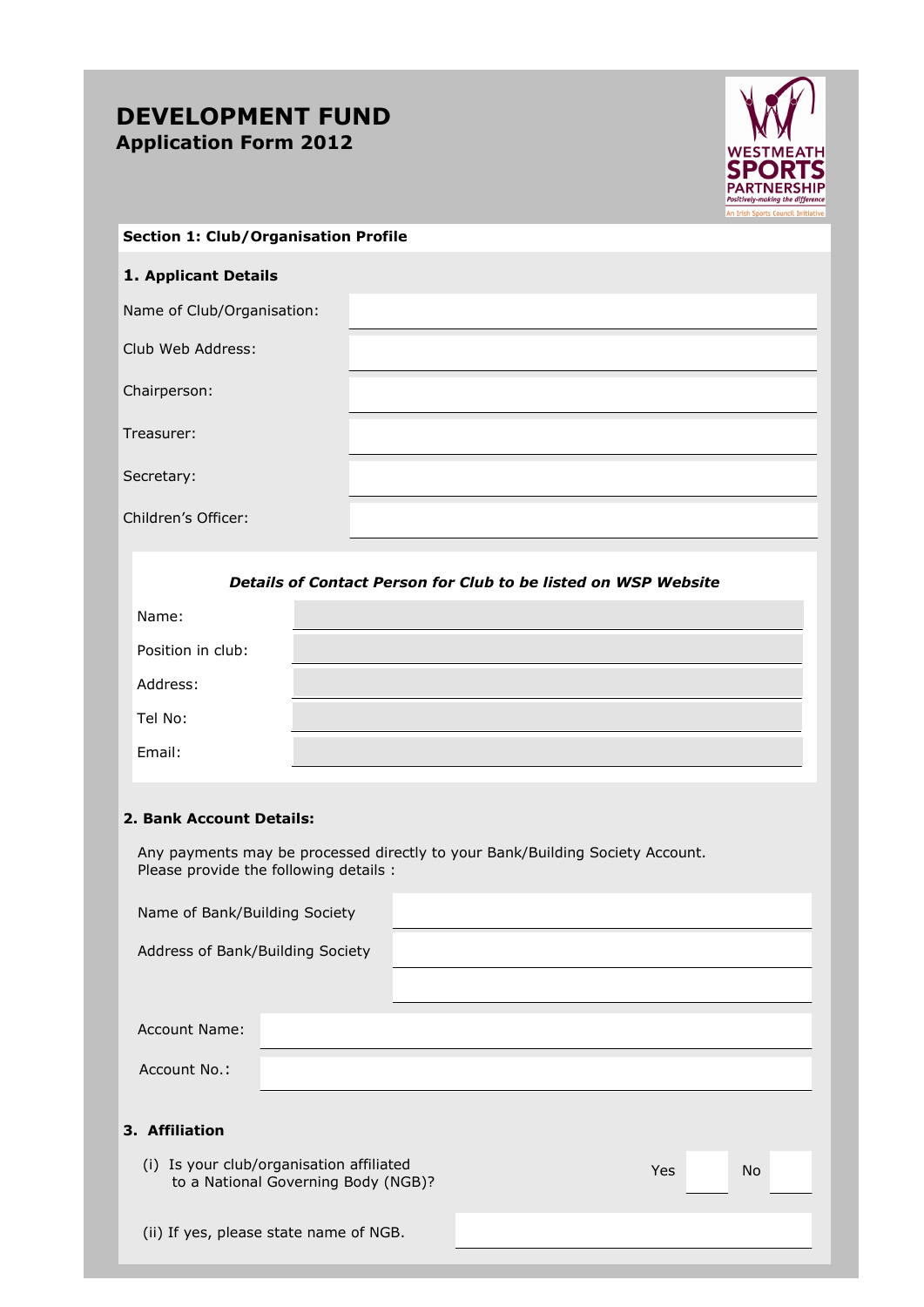## **4. Club/Organisation membership details: (please give numbers)**

| <b>Age Group</b>                                                                                                                                            | <b>Male</b> | <b>Female</b> | <b>Teams</b> | <b>Coaches</b>   |  |
|-------------------------------------------------------------------------------------------------------------------------------------------------------------|-------------|---------------|--------------|------------------|--|
| 12 years and under                                                                                                                                          |             |               |              |                  |  |
| 13 - 18 years                                                                                                                                               |             |               |              |                  |  |
| $19 - 45$ yrs (Senior)                                                                                                                                      |             |               |              |                  |  |
| 46 yrs plus (Veteran)                                                                                                                                       |             |               |              |                  |  |
| <b>Total</b>                                                                                                                                                |             |               |              |                  |  |
|                                                                                                                                                             |             |               |              |                  |  |
| <b>Section 2: About your Club</b> (Please add additional sheets if necessary)                                                                               |             |               |              |                  |  |
|                                                                                                                                                             |             |               |              |                  |  |
| 5. Please describe the purpose of your club/organisation and specify the<br>sports/physical activities you provide for your members:                        |             |               |              |                  |  |
|                                                                                                                                                             |             |               |              |                  |  |
|                                                                                                                                                             |             |               |              |                  |  |
|                                                                                                                                                             |             |               |              |                  |  |
|                                                                                                                                                             |             |               |              |                  |  |
|                                                                                                                                                             |             |               |              |                  |  |
|                                                                                                                                                             |             |               |              |                  |  |
| <b>6. Child Protection</b>                                                                                                                                  |             |               |              |                  |  |
|                                                                                                                                                             |             |               |              | <b>No</b><br>Yes |  |
| (i) Does your club have a child protection policy?                                                                                                          |             |               |              |                  |  |
| (ii) Has your club/organisation attended a certified<br>Child Welfare & Protection awareness course?                                                        |             |               |              | Yes<br><b>No</b> |  |
|                                                                                                                                                             |             |               |              |                  |  |
| If yes, name of certifying body:                                                                                                                            |             |               |              |                  |  |
|                                                                                                                                                             |             |               |              |                  |  |
| <b>Please Note:</b>                                                                                                                                         |             |               |              |                  |  |
| Grants will not be allocated to clubs with a juvenile section (under 18) until a club member has<br>attended a Child Welfare & Protection Awareness Course. |             |               |              |                  |  |
|                                                                                                                                                             |             |               |              |                  |  |
|                                                                                                                                                             |             |               |              |                  |  |
| 7. How does your club offer opportunities for participation for people with disabilities?                                                                   |             |               |              |                  |  |
|                                                                                                                                                             |             |               |              |                  |  |
| Please detail                                                                                                                                               |             |               |              |                  |  |
|                                                                                                                                                             |             |               |              |                  |  |
|                                                                                                                                                             |             |               |              |                  |  |
|                                                                                                                                                             |             |               |              |                  |  |
|                                                                                                                                                             |             |               |              |                  |  |
| Would your club be interested in attending a workshop<br>on Adapted Physical Activity for People with Disabilities?                                         |             |               |              | Yes<br>No        |  |
| (If you tick 'yes' here Westmeath Sports Partnership will look to organise the appropriate training for your club)                                          |             |               |              |                  |  |
|                                                                                                                                                             |             |               |              |                  |  |
|                                                                                                                                                             |             |               |              |                  |  |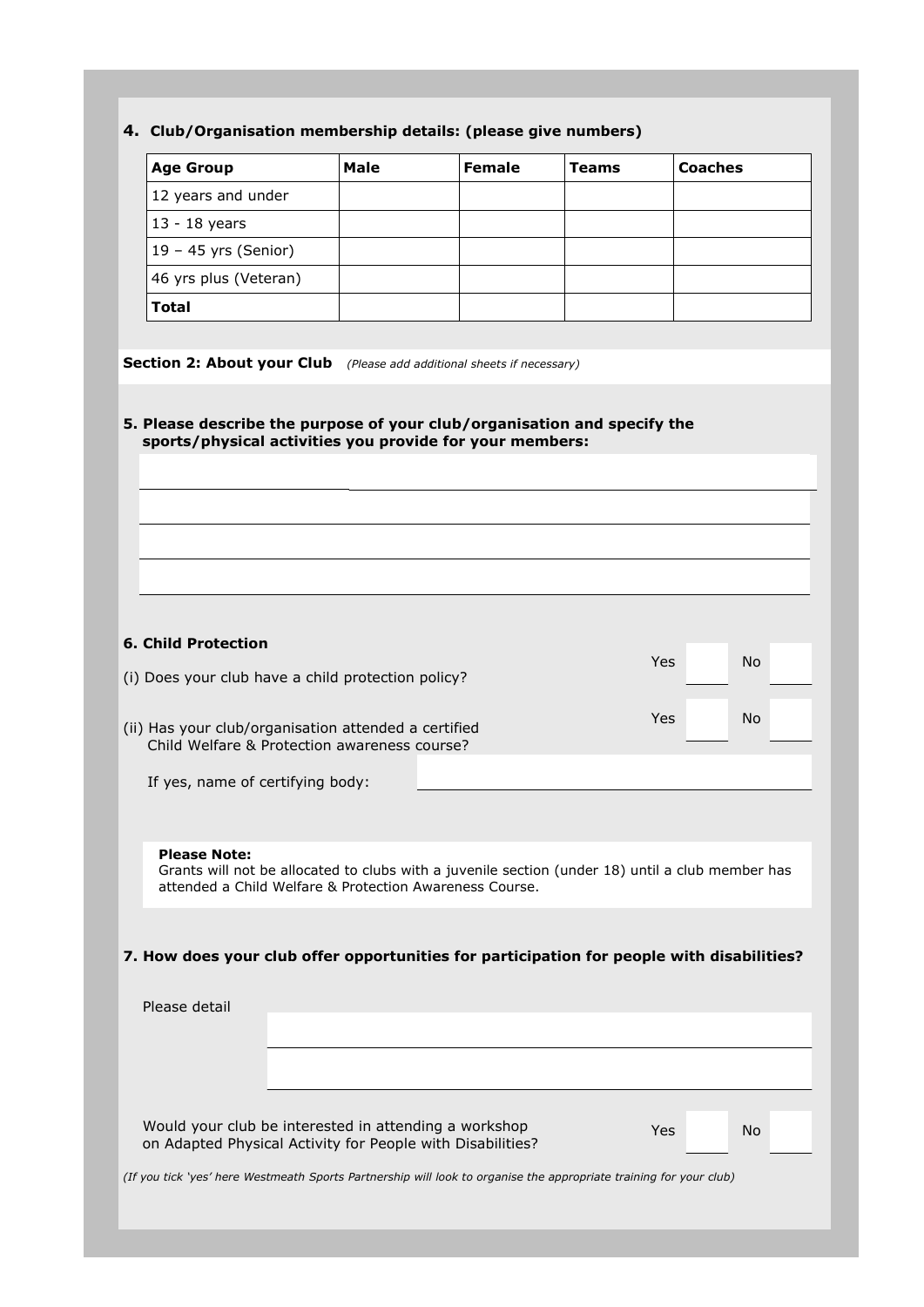|    |                      | <b>Section 3: Development Fund</b>                                      |     |           |                                                                                                                                                                                                                                                                                                       |  |
|----|----------------------|-------------------------------------------------------------------------|-----|-----------|-------------------------------------------------------------------------------------------------------------------------------------------------------------------------------------------------------------------------------------------------------------------------------------------------------|--|
|    | <b>Introduction:</b> | the Westmeath Sports Partnership strategy.                              |     |           | This fund aims to encourage the set up of new clubs and assist existing clubs in their development.<br>Priority will be given to minority sports, low participation groups and the target groups identified in                                                                                        |  |
|    | <b>A. New Clubs</b>  |                                                                         |     |           |                                                                                                                                                                                                                                                                                                       |  |
|    |                      | 8. Are you a new club?                                                  | Yes | <b>No</b> | (IF 'No' THEN GO TO SECTION B BELOW)                                                                                                                                                                                                                                                                  |  |
| 9. |                      |                                                                         |     |           | If yes, when was the club formed and registered with your NGB?<br>(Please attach written confirmation of registration from NGB/appropriate agency)                                                                                                                                                    |  |
|    |                      |                                                                         |     |           | 10. If you wish to apply under the new club start up fund please give details below<br>of the breakdown of start up costs (please attach quotations/invoices as appropriate)                                                                                                                          |  |
|    |                      | <b>Cost Area</b>                                                        |     |           | <b>Amount</b>                                                                                                                                                                                                                                                                                         |  |
|    |                      |                                                                         |     |           |                                                                                                                                                                                                                                                                                                       |  |
|    |                      | <b>TOTAL</b>                                                            |     |           | €                                                                                                                                                                                                                                                                                                     |  |
|    | <b>WSP Grant?</b>    |                                                                         |     |           |                                                                                                                                                                                                                                                                                                       |  |
|    |                      | <b>B. Existing Clubs</b><br>12. What is your club applying for and why? |     |           | Applications from existing clubs will be considered on the basis of the development fund criteria.<br>Special consideration will be given to minority sports and clubs making an effort to encourage<br>participation of target groups identified in the Westmeath Sports Partnership (WSP) Strategy. |  |
|    |                      |                                                                         |     |           |                                                                                                                                                                                                                                                                                                       |  |
|    |                      |                                                                         |     |           |                                                                                                                                                                                                                                                                                                       |  |
|    |                      |                                                                         |     |           | 13. How will the club support this new section on receipt of WSP Grant?                                                                                                                                                                                                                               |  |
|    |                      |                                                                         |     |           |                                                                                                                                                                                                                                                                                                       |  |
|    |                      |                                                                         |     |           |                                                                                                                                                                                                                                                                                                       |  |
|    |                      |                                                                         |     |           |                                                                                                                                                                                                                                                                                                       |  |